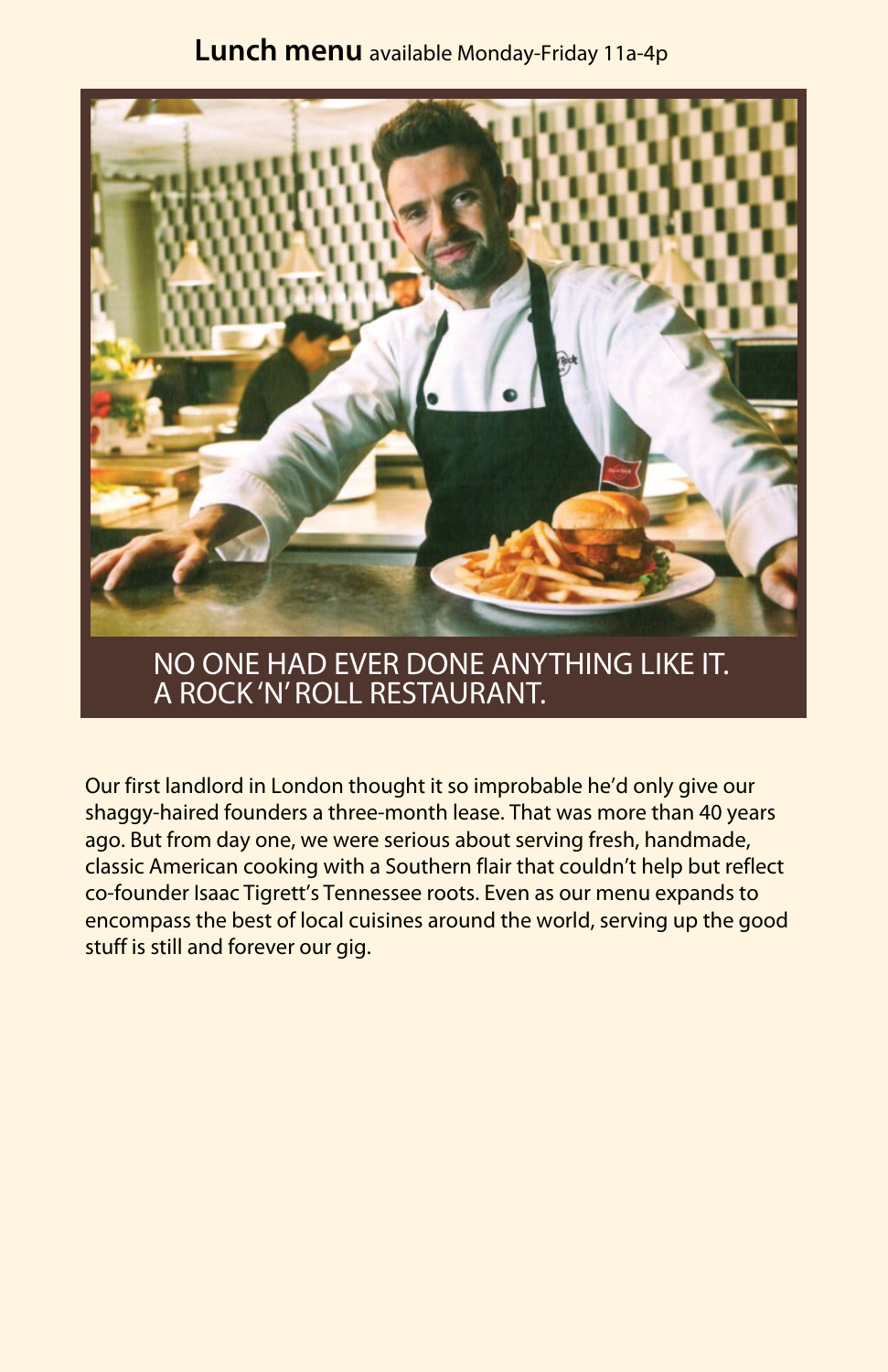

# **SOUP OF THE DAY**

### YOUR SERVER WILL TELL YOU WHO'S HEADLINING TODAY!

**Chicken Noodle Tomato Basil Hearty Vegetable Potato, Bacon and Cheese Tortilla**

# **SANDWICHES**

#### Served with your choice of fries or side salad

### **Buffalo Chicken Sandwich**

Lightly breaded tenders tossed in our classic sauce and topped with crumbled bleu cheese

#### **Chicken Parmesan Sandwich**

Italian breaded chicken breast topped with fireroasted sauce and fresh mozz

#### **California Turkey Burger**

Juicy turkey patty topped with jack cheese, fresh tomato and guacamole

**French Dip** Thinly sliced roast beef basted in Au Jus and topped with swiss cheese

#### **Tito's Burger Trio**

Three 100% Angus Beef sliders topped with jack and American cheese

#### **Bleu Burger Trio**

Three 100% Angus Beef sliders brushed with tangy BBQ and topped with bleu/jack slices